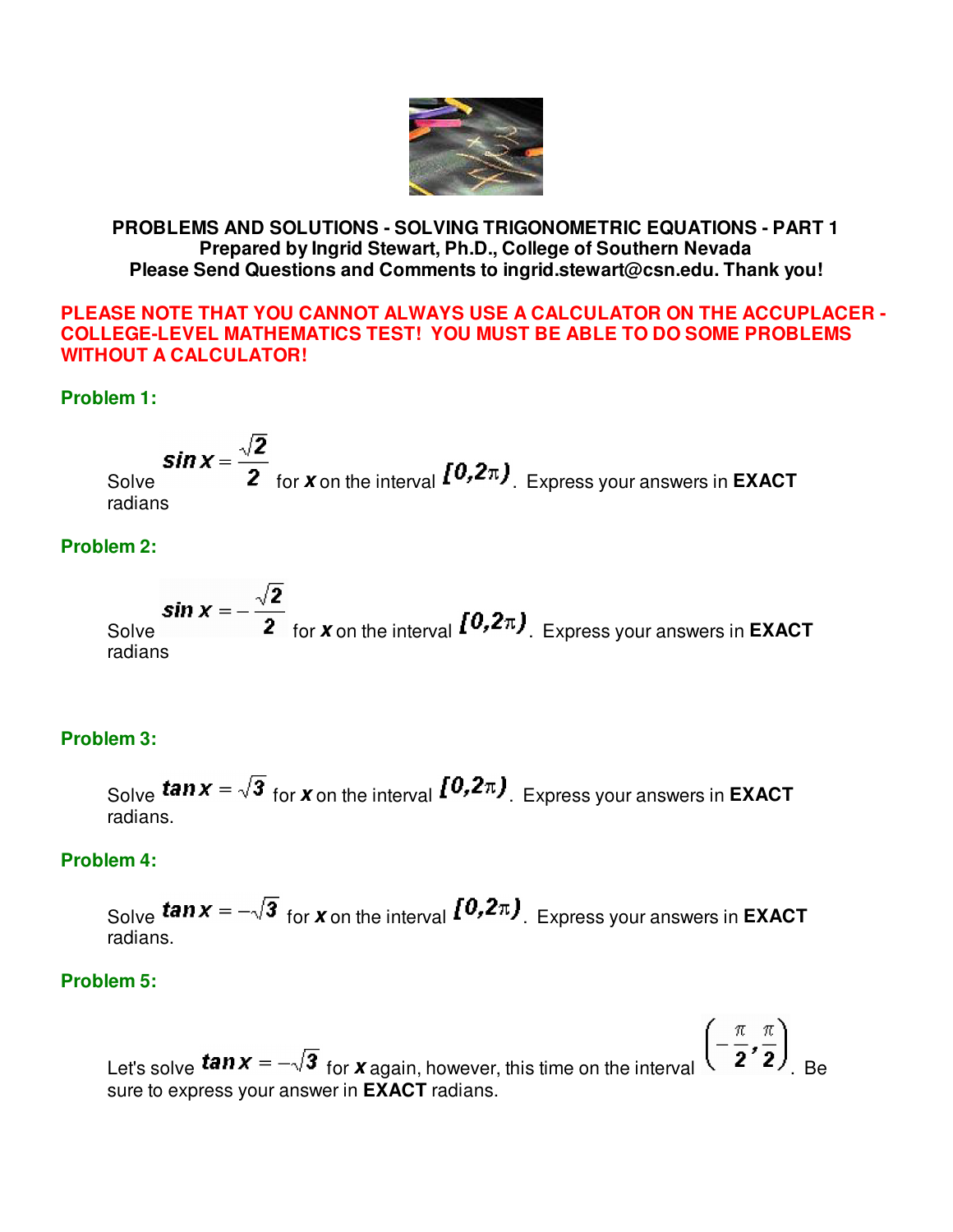# **Problem 6:**

**COS X** =  $\frac{\sqrt{3}}{2}$  for **x** on the interval  $\mathbf{I}^0$ , **360**° **)** Express your answers in degrees.

## **Problem 7:**

Solve **cos**  $x = -0.67$  for **x** on the interval  $\left[0.2\pi\right)$ . Express your answers in radians.

## **Problem 8:**

Solve **Sin**  $x = 0.15$  for **x** on the interval  $\left[0.2\pi\right)$ . Express your answers in radians.

#### **Problem 9:**

Solve **tan**  $x = -0.45$  for **x** on the interval  $\left[0.2\pi\right)$ . Express your answers in radians.

# **Problem 10:**

Solve **cos**  $x = 0.37$  for **x** on the interval  $\left[0^\circ, 360^\circ\right)$ . Express your answers in degrees.

### **Problem 11:**

Solve **Sin**  $x = 1$  for **x** on the interval  $\left[10^\circ, 720^\circ\right)$ . Express your answers in degrees.

## **Problem 12:**

Solve **cos**  $x = 0$  for **x** on the interval  $\left[0^\circ, 360^\circ\right)$ . Express your answers in degrees.